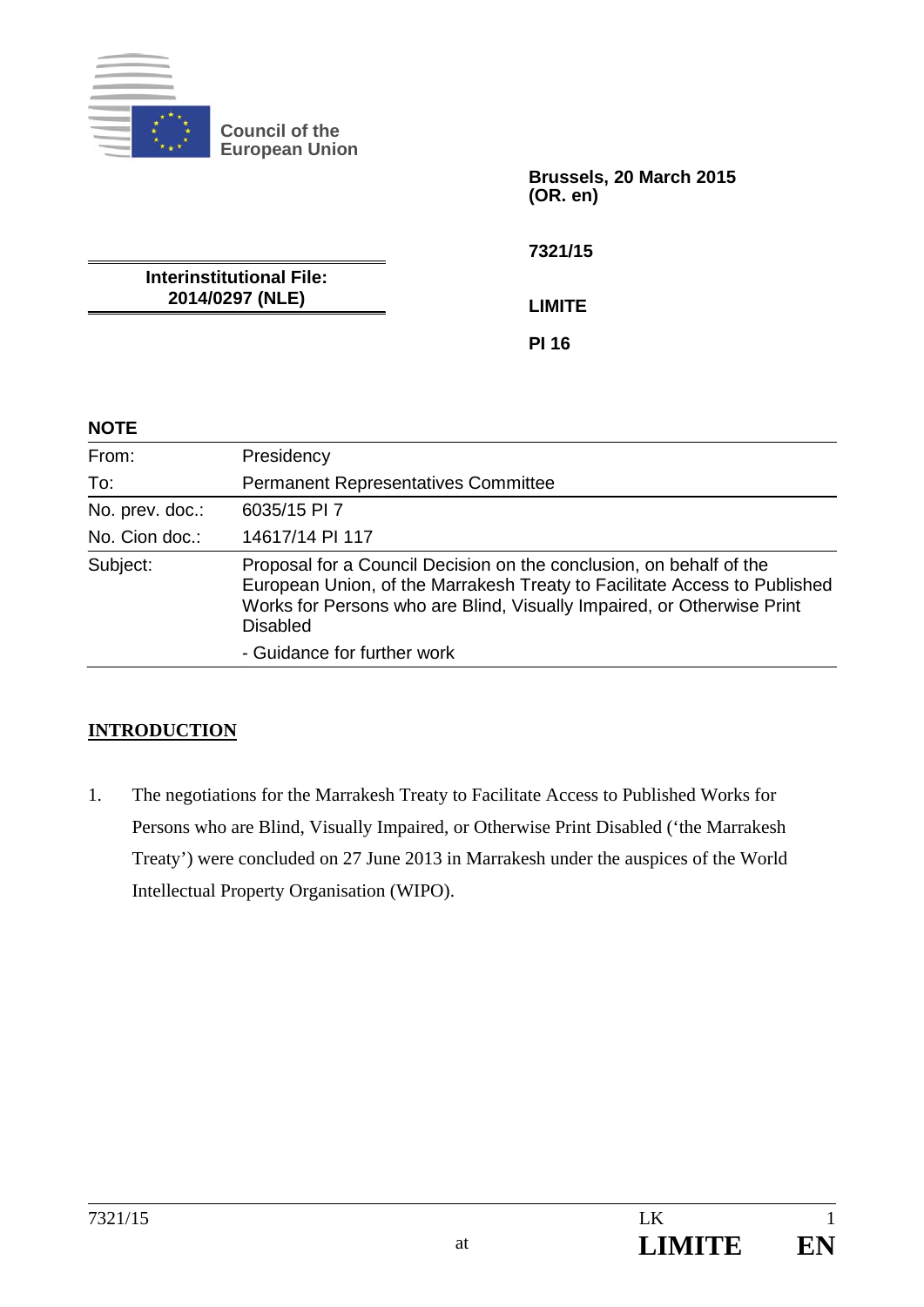- 2. While enhancing opportunities for persons who are blind, with visual impairments or other print disabilities to participate in the cultural life of the community, to enjoy the arts and to share scientific progress and its benefits, the Marrakesh Treaty establishes a set of international rules which ensure the cross-border exchange of published works (books and printed material) in an accessible format for these persons by imposing the introduction of a limitation or exception to the copyright protection of right holders in any of the Contracting Parties to that Treaty.
- 3. As the will to sign without delay the Marrakesh Treaty was strong, but the issues linked to the legal basis and the nature of the competence of the European Union controversial, it was agreed that the discussions on those issues would be postponed to a later stage. Thus the Council reached a fragile compromise and adopted on 14 April 2014, the decision on the signing of the Marrakesh Treaty on behalf of the European Union**<sup>1</sup>** , with the United Kingdom voting against and Poland abstaining out of opposition to the use of Article 207 TFEU as legal basis. The signature took place in Geneva on 30 April 2014.
- 4. On 21 October 2014, the Commission submitted a proposal for a Council Decision on the conclusion of the Marrakesh Treaty on behalf of the European Union**<sup>2</sup>** .
- 5. The Working Party on Intellectual Property examined that proposal on 24 November 2014 and on 29 January and 17 February 2015. All delegations confirmed their support for the objectives of the Marrakesh Treaty and their wish for an early entry into force of that Treaty to facilitate the participation in the cultural life and the access to education to the persons who are blind, with visual impairments or other print disabilities.
- 6. At the end of the examination of the proposal in the Working Party, the following issues remain outstanding:
	- the appropriate sequence of the implementation of the Marrakesh Treaty and of the adoption of the proposed Council Decision on the conclusion of the Marrakesh Treaty by the European Union;

 **1** OJ L 115, 17.4.2014, p. 1.

**<sup>2</sup>** 14617/14 PI 117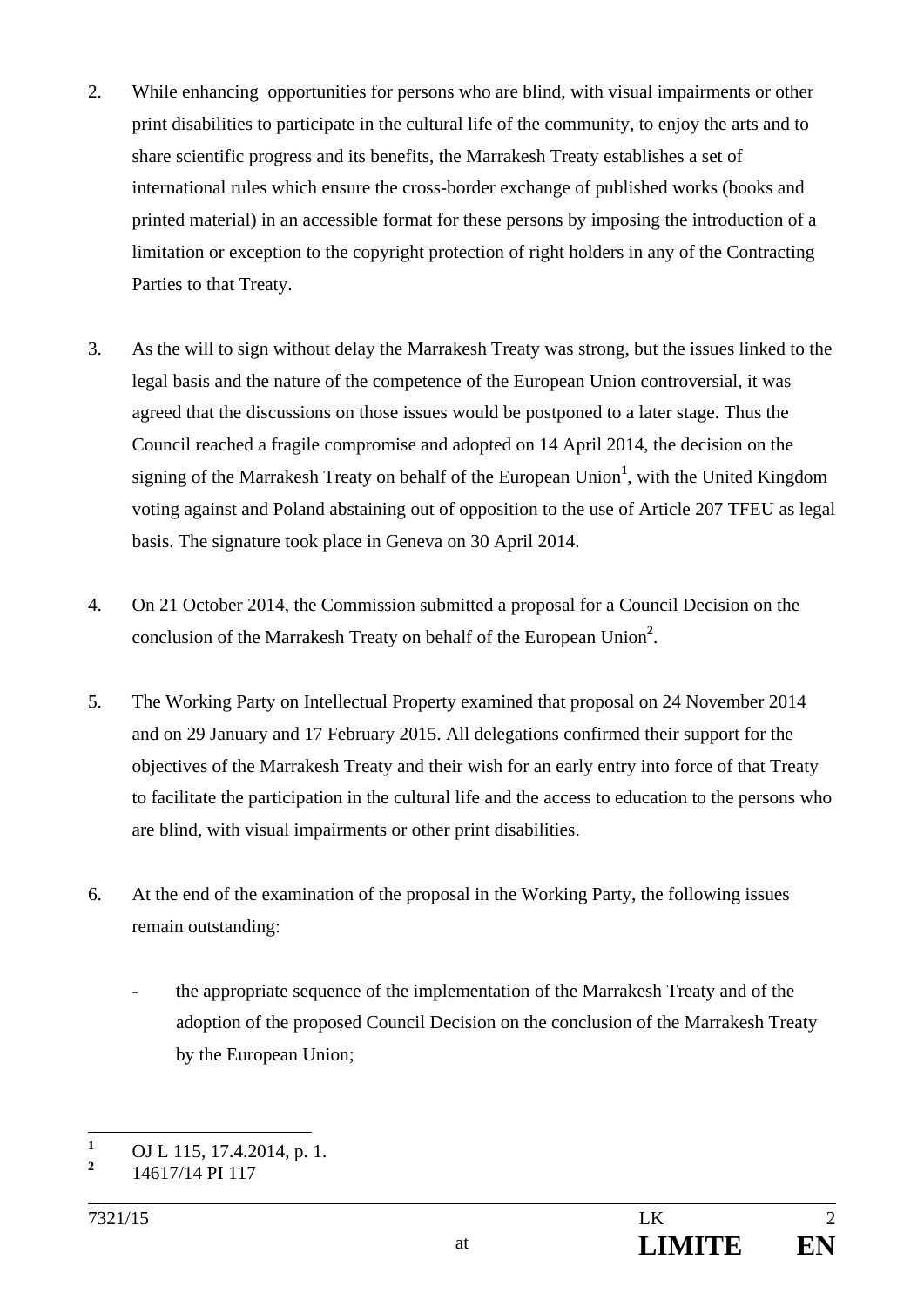the appropriate legal basis of the proposed Council Decision, in conjunction with the issue of the competence (exclusive versus shared).

## **II. ANALYSIS OF THE OUTSTANDING ISSUES**

- 7. A large number of delegations share the view that it would be more appropriate to proceed to the adoption of the Council Decision on the conclusion of the Marrakesh Treaty after the Commission has tabled a legislative proposal setting out the amendments to the legal framework of the European Union that are necessary to adjust it to the requirements of the Marrakesh Treaty. Those delegations have recalled that when the European Union becomes party to an international treaty it must be in a position to give full effect to its obligations deriving from that treaty, and that this is possible only after the EU legal framework has been made compliant to the international treaty in question. Accordingly, even if the Council adopts the Decision on the conclusion of the Marrakesh Treaty on behalf of the European Union, it would not be possible to deposit the relevant instruments of ratification (and thus finalise the conclusion of the Marrakesh Treaty by the European Union) until the internal EU legal framework has been adjusted accordingly. Such an adjustment, however, can only take place on the basis of a legislative proposal on the implementation of the Marrakesh Treaty that the Commission has not submitted so far.
- 8. It has been suggested by one delegation that the Council follows its previously set precedent, when the Council adopted the Decision to conclude the WIPO Copyright Treaty (WCT) and the WIPO Performances and Phonograms Treaty (WPPT) (Council Decision 2000/278/EC) before the corresponding adjustment of the EU legal framework had been carried out.<sup>3</sup> It has been pointed out, however, by the Council's Legal Service that contrary to the present case, the Commission's legislative proposal implementing the Treaties in question had been submitted prior to the adoption of the Council Decision to conclude.

 **3** In that case, the Council Decision provided explicitly that the instruments of ratification could not be deposited before the date by which Member States had to bring into force the measures adopted by the European Parliament and the Council necessary to adapt the existing EU legal framework to the obligations deriving from the WCT and WPPT.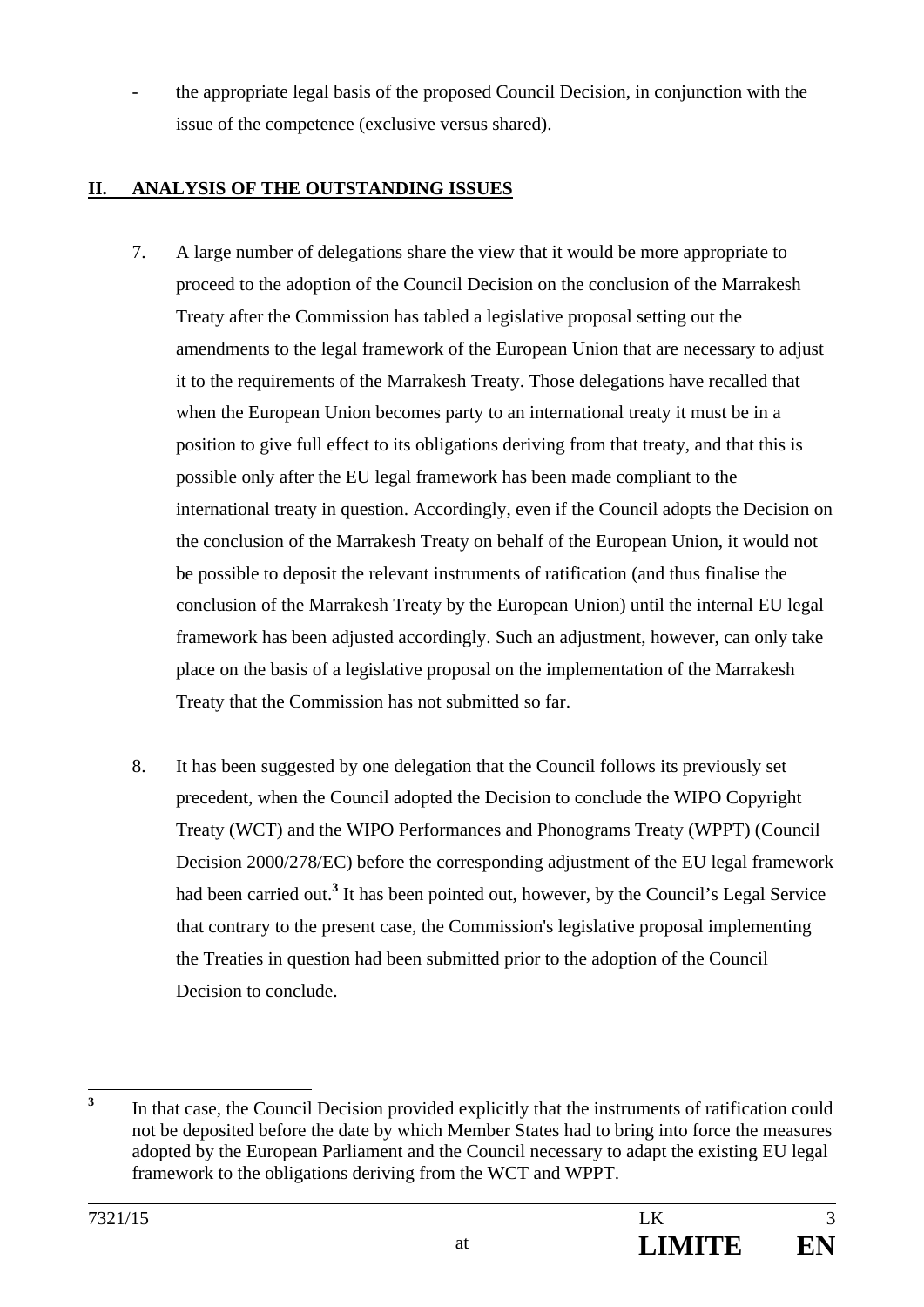- 9. Clarity and legal certainty as regards the measures necessary for the implementation of the Marrakesh Treaty is of particular importance in order to ensure the speedy and effective application of the Marrakesh Treaty. This in turn would facilitate the full and equal participation in the cultural life and the access to education of persons who are blind, with visual impairments or other print disabilities. In an attempt to provide insight in the measures necessary for the implementation of the Marrakesh Treaty, the Commission services circulated on 11 February 2015 a paper setting out the Commission's preliminary views on the possible ways of implementing the Marrakesh Treaty.**<sup>4</sup>** In the view of many delegations, however, the Commission's paper remains too vague and does not meet the requirement of absolute clarity and legal certainty; according to these delegations, only a concrete formal legislative proposal on the implementation of the Marrakesh Treaty in the European Union *acquis* submitted by the Commission would be able to meet this requirement. The existence of such a legislative proposal is essential for both the timely conclusion of the Marrakesh Treaty and its speedy implementation and application in the European Union and its Member States. Furthermore, this approach would achieve both goals: to accelerate and facilitate the preparation by Member States of the necessary national legal instruments to accommodate the Marrakesh Treaty at national level; and to provide a useful basis for concluding the ongoing complex discussions on the legal basis of the proposed Council Decision on the conclusion of the Marrakesh Treaty and on the question of competence.
- 10. The Commission considers that the Marrakesh Treaty falls under exclusive European Union competence and that the appropriate legal basis for the proposed Council Decision on the conclusion of the Marrakesh Treaty should be Articles 114 and 207 TFEU.
- 11. The Council's Legal Service shares the Commission's view as regards the nature of the competence. However, as regards the legal basis, the Council's Legal Service considers that Article 207 TFEU would be an adequate legal basis by itself.

 **4** 6035/15.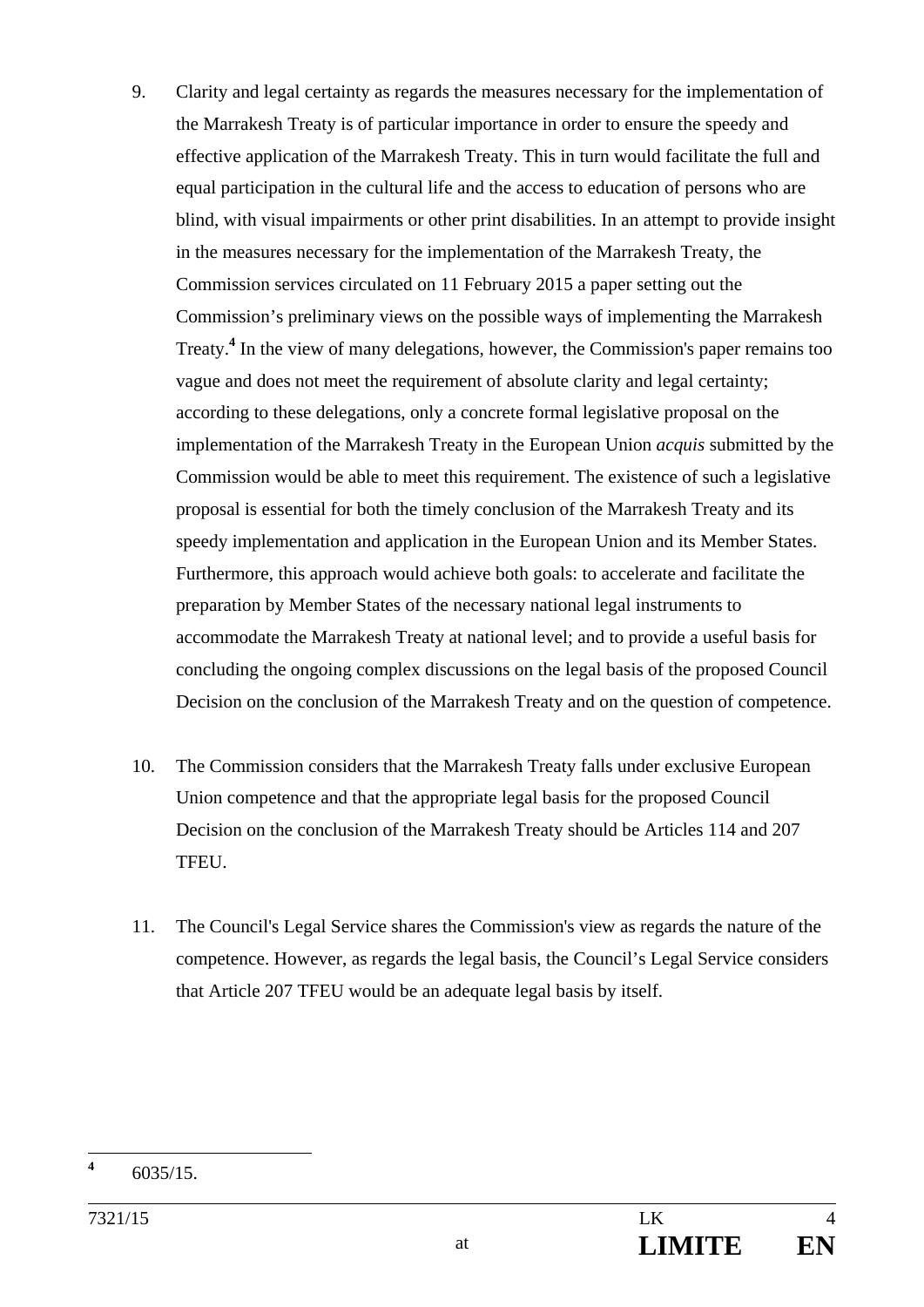- 12. A large number of delegations consider that the Marrakesh Treaty falls under shared EU/national competence. Some of these delegations have clearly indicated their intention to ratify the Marrakesh Treaty in their own name, side by side with the European Union. In this regard, several delegations recalled their earlier statements entered in the Council's minutes upon the adoption of the Council Decision on the signature of the Marrakesh Treaty.**<sup>5</sup>** According to the Commission, Member States should not ratify the Marrakesh Treaty under EU law.
- 13. As for the legal basis, several delegations disagree with the use of Art. 207 TFEU, while a few delegations consider that, if any legal basis additional to Art. 114 TFEU should be used, that should be Art. 19(1) TFEU, which allows action to combat discrimination based on, *inter alia,* disability. At the same time there are also delegations that could accept the double legal basis (Art. 114 and 207 TFEU) proposed by the Commission.

## **III. CONCLUSION**

14. In the light of the above mentioned situation and with the aim to facilitate a pragmatic solution based on consensus and the strong political will to see the Marrakesh Treaty produce its effects in the shortest possible time in order to ensure benefits to the persons who are blind, with visual impairments and other print disabilities worldwide, the Permanent Representatives Committee is invited to consider recommending to the Council to request the Commission, under the A items of one of the Council's future meetings, to submit, without delay, a legislative proposal to amend the EU legal framework so that it complies with the Marrakesh Treaty (see proposed language in the Annex to this Note) and consider suspending the further examination of the proposed Council Decision on the conclusion of the Marrakesh Treaty until the Commission has presented the legislative proposal to amend the EU legal framework so that it complies with the Marrakesh Treaty.

 **5** 8305/14 ADD 1.